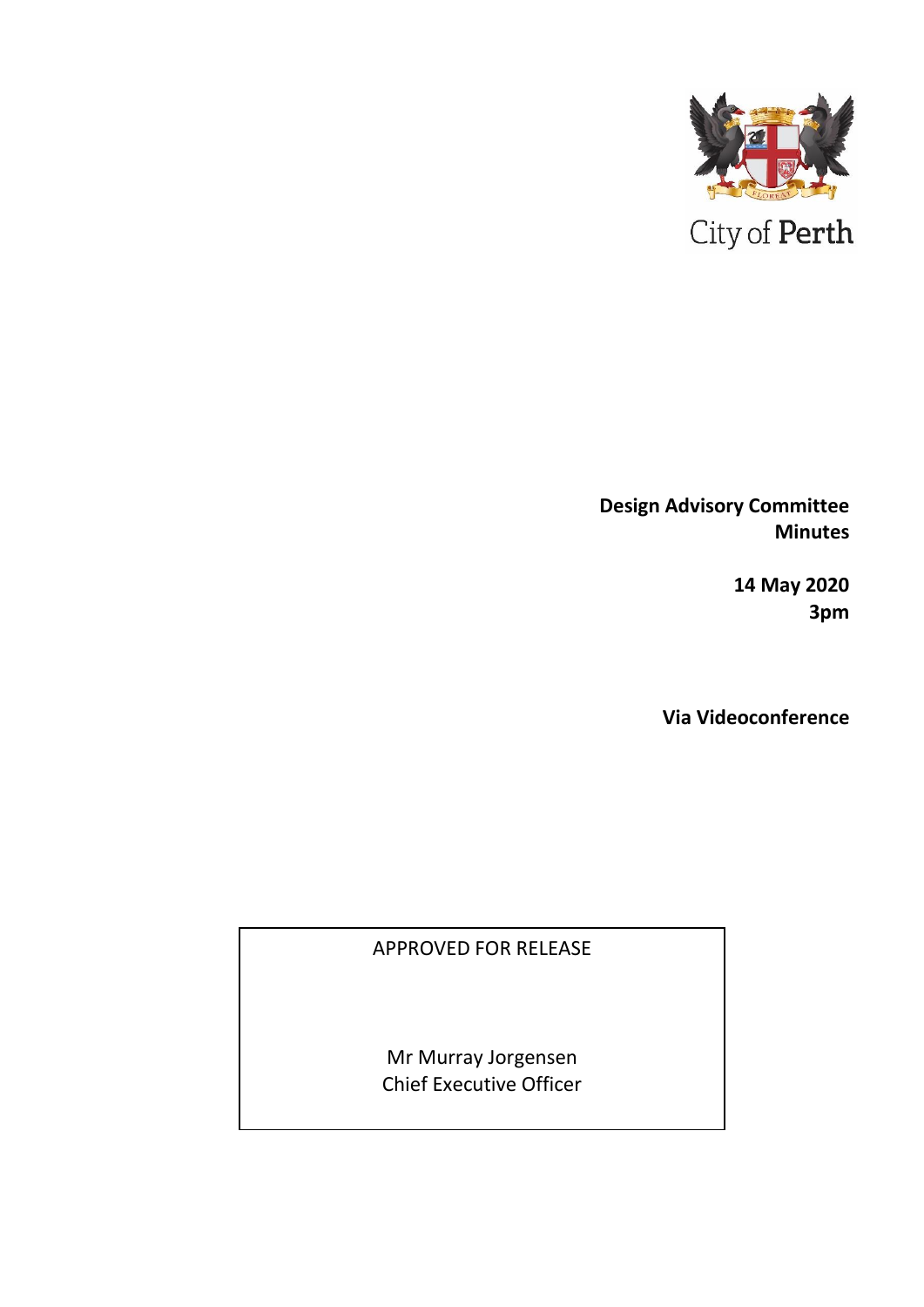

City of Perth

**Design Advisory Committee Minutes**

> **14 May 2020 3pm**

**Via Videoconference**

Minutes to be confirmed at the next Design Advisory Committee meeting.

| THESE MINUTES ARE HEREBY CERTIFIED AS CONFIRMED |  |
|-------------------------------------------------|--|
| <b>Presiding Member's Signature</b>             |  |
|                                                 |  |
|                                                 |  |
| DATE:                                           |  |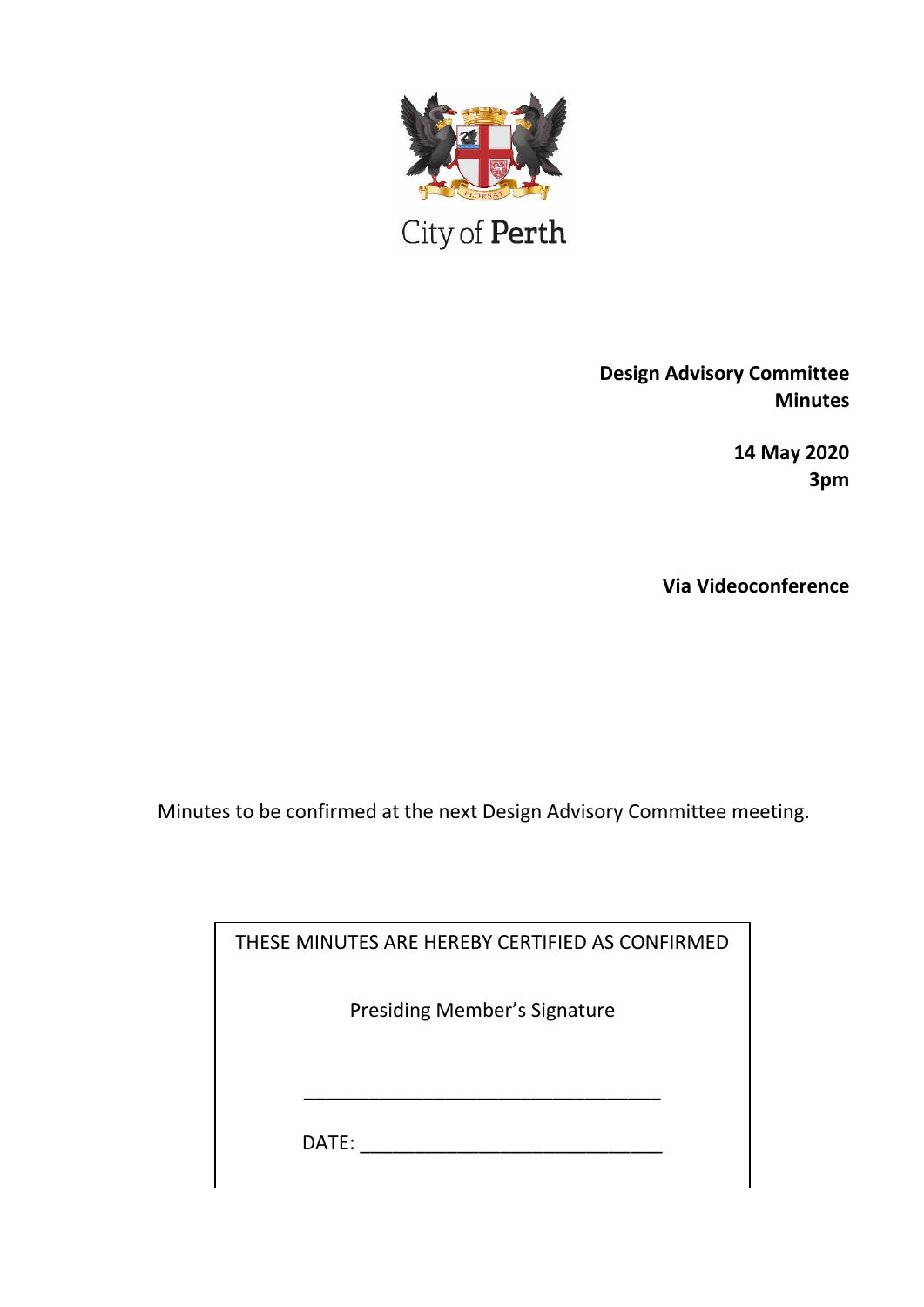# **Order of Business**

# **Item**

- **1. Declaration of opening**
- **2. Apologies and members on leave of absence**
- **3. Confirmation of minutes**
- **4. Correspondence**
- **5. Disclosures of members interest**
- **6. Reports**

| Item No. | <b>Item Title</b>                                                                                                                                                                                                                                                                                           | Page No. |
|----------|-------------------------------------------------------------------------------------------------------------------------------------------------------------------------------------------------------------------------------------------------------------------------------------------------------------|----------|
| 6.1      | 240 (Lot 102) Adelaide Terrace, Perth - Proposed Demolition of the<br>Existing Commercial Buildings and the Construction of a 32 Level<br>Mixed Use Development Comprising of 119 Multiple Dwellings, 142<br>Car Parking Bays and Two Commercial Tenancies - Transfer of Plot<br>Ratio and Bonus Plot Ratio |          |

- **7. Motions of which previous notice has been given**
- **8. General Business**
- **9. Items for consideration at a future meeting**
- **10. Closure**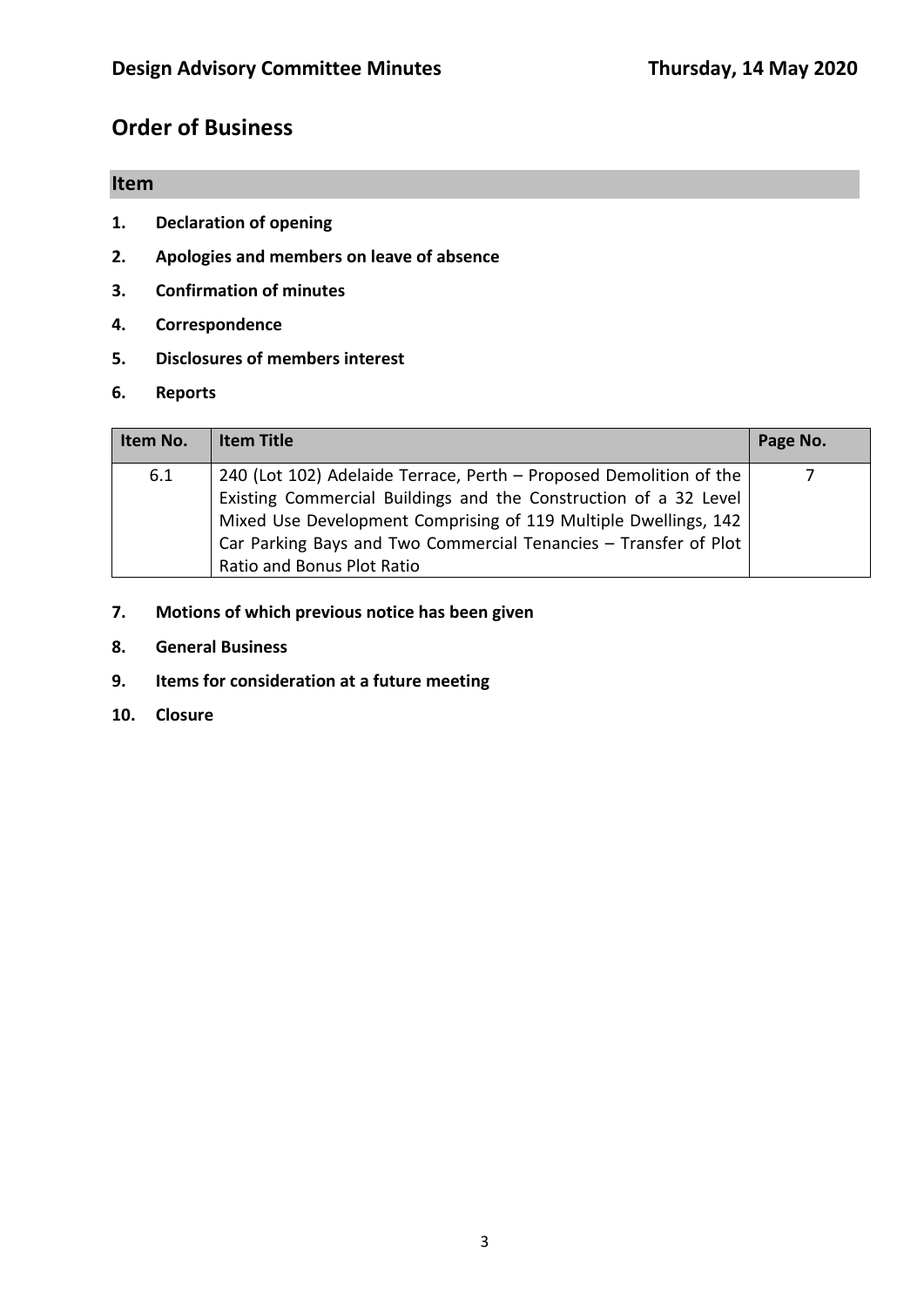# **Attendance**

Minutes of the Design Advisory Committee meeting of the City of Perth in Committee Room 1, Level 9, Council House, 27 St Georges Terrace, Perth on Thursday, 19 March 2020.

| <b>Members in attendance</b>  |                                                   |
|-------------------------------|---------------------------------------------------|
| Mr Hobbs                      | (Deputy Member)                                   |
| Mr Howe                       |                                                   |
| Mr Melsom                     |                                                   |
| Mr Miragliotta                | General Manager Planning and Economic Development |
| <b>Officers in attendance</b> |                                                   |
| Mr Smith                      | <b>City Architect</b>                             |
| Ms Smith                      | Alliance Manager Development Approvals            |
| Mr Gericke                    | <b>Principal Statutory Planner</b>                |
| Ms Hancock                    | Senior Statutory Planner                          |
| Mr Fotev                      | 3D Model Coordinator                              |
| <b>Ms Phillips</b>            | Governance Officer                                |
| <b>Guests and deputations</b> |                                                   |
| Mr Simpson                    | <b>PTS Town Planning</b>                          |
| Mr Chang                      | <b>SS Chang Architects</b>                        |

### **Observer**

Mr De Marchi

Mr Cameron Finbar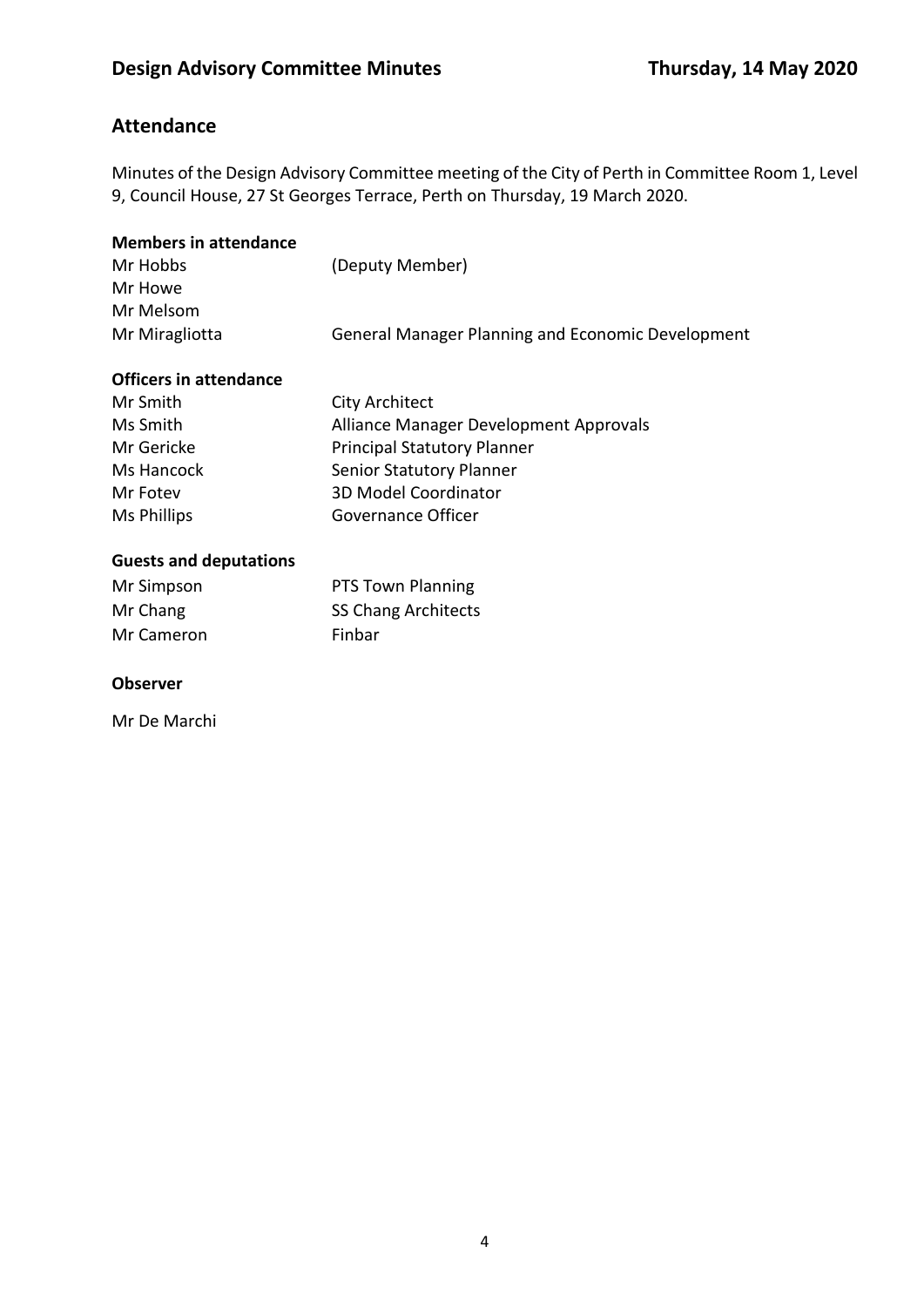# **1. Declaration of opening**

The General Manager Planning and Economic Development, Mr Miragliotta declared the meeting open at 3.03pm

In accordance with Section 5.6 of the *Local Government Act 1995*, the General Manager Planning and Economic Development sought nominations for a member to preside over the meeting.

Mr Howe nominated Mr Hobbs to preside over the meeting.

There being no further nominations, Mr Hobbs accepted the nomination and assumed the Chair.

## **2. Apologies**

| Mr Karotkin  | Apology |
|--------------|---------|
| Ms Payne     | Apology |
| Mr Kerr      | Apology |
| Mr Pullybank | Apology |

## **3. Confirmation of minutes**

#### **Committee Resolution**

**Moved:** Mr Melsom **Seconded:** Mr Miragliotta

That the minutes of the Design Advisory Committee Meeting held on 19 March 2020 be CONFIRMED as a true and correct record.

### **CARRIED 4 / 0**

**For:**  Mr Hobbs Mr Howe Mr Melsom Mr Miragliotta

**Against:**  Nil

### **4. Correspondence**

Nil

### **5. Disclosures of members interest**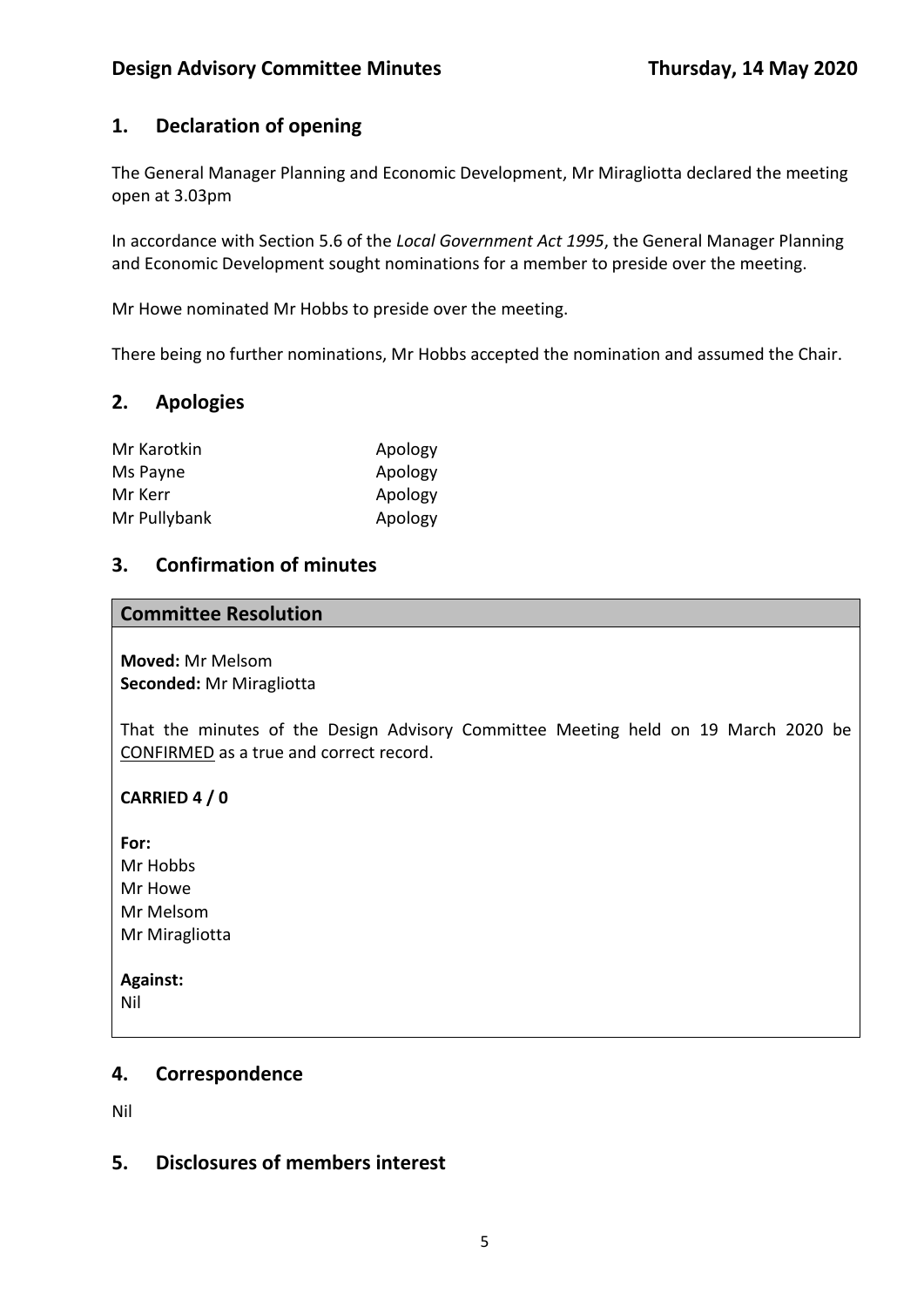## Nil

**Presentation: Agenda Item 6.1** – 240 (Lot 102) Adelaide Terrace, Perth – Proposed Demolition of the Existing Commercial Buildings and the Construction of a 32 Level Mixed Use Development Comprising of 119 Multiple Dwellings, 142 Car Parking Bays and Two Commercial Tenancies – Transfer of Plot Ratio and Bonus Plot Ratio.

- **3.06pm** The Senior Statutory Planner commenced the presentation and provided an overview of the proposed development application. Alliance Manager Development Approvals and Senior Statutory Planner then answered questions from the Design Advisory Committee.
- **3.19pm** The presentation concluded.
- **Deputation: Agenda Item 6.1** 240 (Lot 102) Adelaide Terrace, Perth Proposed Demolition of the Existing Commercial Buildings and the Construction of a 32 Level Mixed Use Development Comprising of 119 Multiple Dwellings, 142 Car Parking Bays and Two Commercial Tenancies – Transfer of Plot Ratio and Bonus Plot Ratio.
- **3.21pm** Mr Hobbs introduced the members of the deputation and the deputies provided a comprehensive overview of the proposed development application. The deputation then answered questions from the Design Advisory Committee.
- **4.13pm** The deputation concluded**.**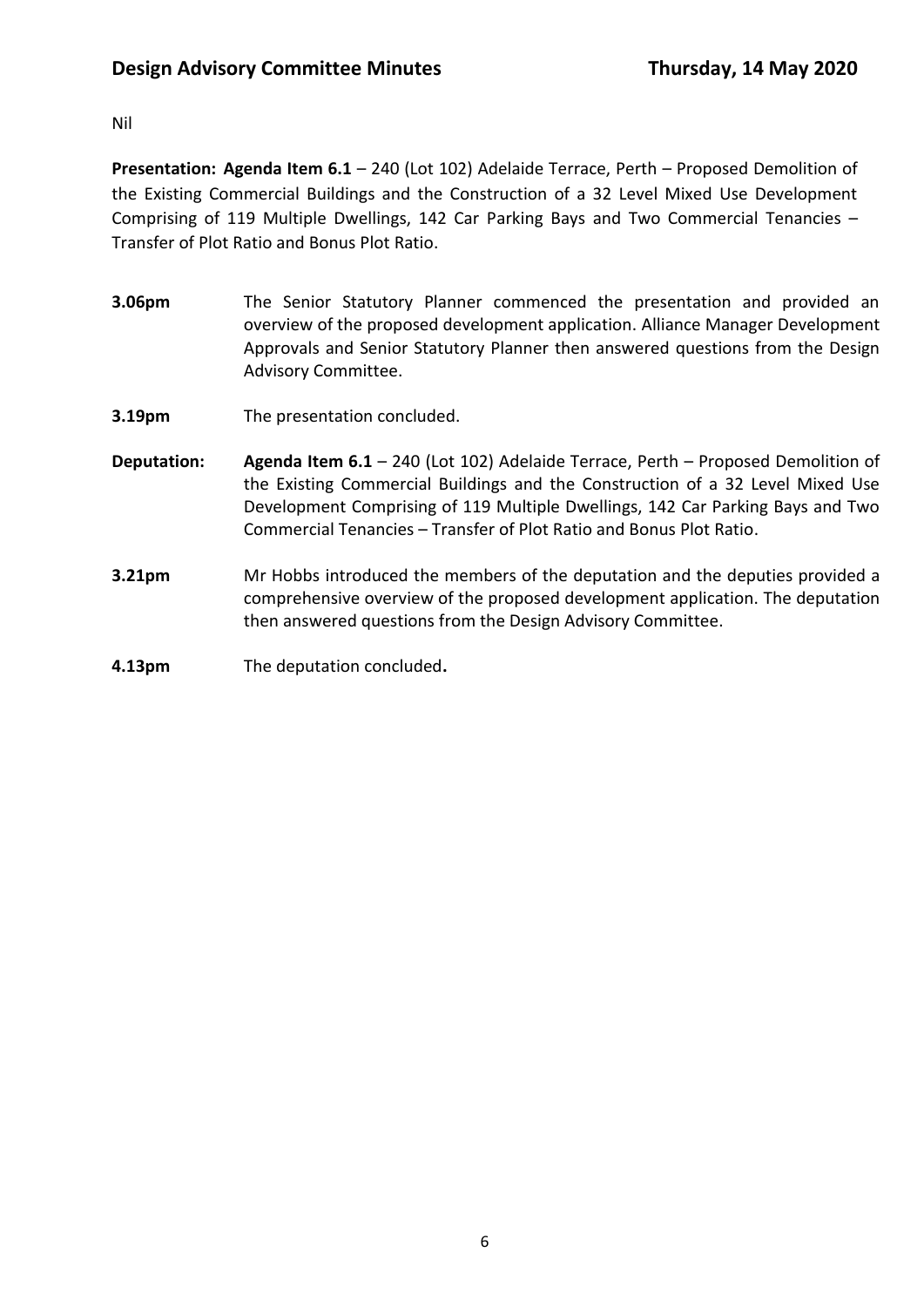- **6. Reports**
- **6.1 240 (Lot 102) Adelaide Terrace, Perth – Proposed Demolition of the Existing Commercial Buildings and the Construction of a 32 Level Mixed Use Development Comprising of 119 Multiple Dwellings, 142 Car Parking Bays and Two Commercial Tenancies – Transfer of Plot Ratio and Bonus Plot Ratio**

| <b>File reference</b>                       | DA-2020/5078                                       |
|---------------------------------------------|----------------------------------------------------|
| <b>Report author</b>                        | Jasmine Hancock, Senior Statutory Planner          |
| <b>Other contributors</b>                   | Nil                                                |
| <b>Reporting service unit and alliance</b>  | Development Approvals, Planning and Economic       |
|                                             | Development                                        |
| <b>Report author disclosure of interest</b> | Nil                                                |
| Date of report                              | 5 May 2020                                         |
| Attachment/s                                | Attachment 6.1A - Location Plan                    |
|                                             | Attachment 6.1B - Perspectives                     |
|                                             | An FTP Link is provided to Committee members with  |
|                                             | the Development Plans                              |
|                                             |                                                    |
| Landowner                                   | 240 Adelaide Terrace Pty Ltd                       |
| <b>Applicant</b>                            | Finbar Group Ltd                                   |
| <b>Zoning</b>                               | (MRS Zone) Central City Area                       |
|                                             | (City Planning Scheme Precinct) Adelaide (P13)     |
|                                             | (City Planning Scheme Use Area) Office/Residential |
| <b>Approximate cost</b>                     | \$31 million                                       |

# **Background**

The subject site is located on the northern side of Adelaide Terrace with a total site area of 1,697 $m^2$ . Two commercial buildings are located on the site. Vehicular access is provided via an existing right of carriageway located along the eastern boundary of the site, which also service the properties at 234 and 236 Adelaide Terrace and 369 Hay Street, Perth.

# **Details**

The application seeks approval to demolish two existing commercial buildings located on the site and to construct a 32 level mixed-use development comprising of 119 multiple dwellings, 142 car parking bays and two commercial tenancies. In summary the proposed development will comprise of: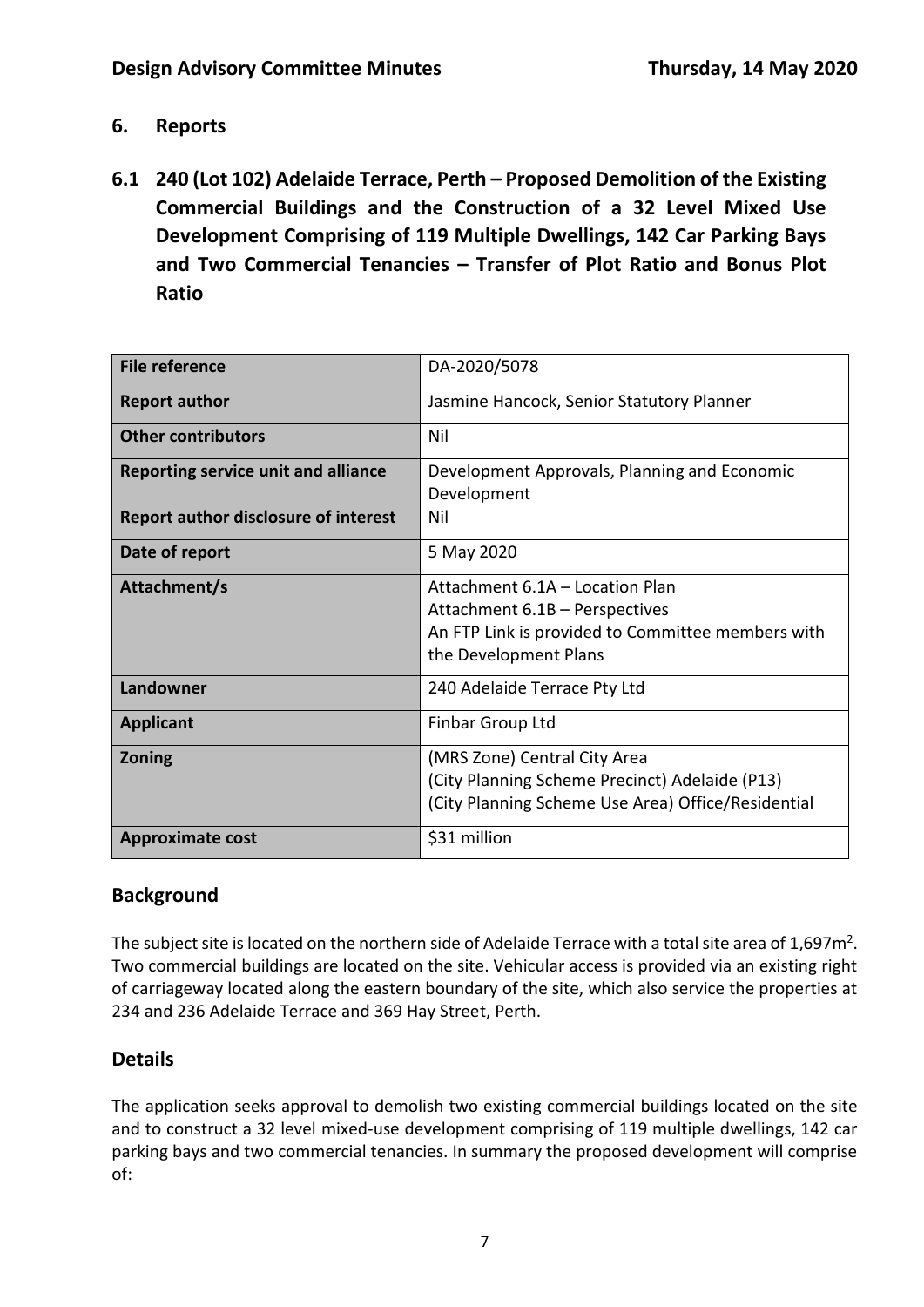- 15 studio apartments, 28 one bedroom apartments, 56 two bedroom apartments and 20 three bedroom apartments;
- two commercial tenancies located on the ground floor level fronting Adelaide Terrace;
- an amenities deck with communal facilities for residents such as a swimming pool, sauna, massage room, theatrette, dining room, cabana and barbeque area, lounge and games room, business centre and gymnasium;
- a roof deck area with a communal lounge and bar for residents; and
- four commercial car parking bays and 138 residential car parking bays with access via an existing right of carriageway.

| <b>Ground Floor</b> | This level contains two commercial tenancies fronting onto Adelaide                  |
|---------------------|--------------------------------------------------------------------------------------|
|                     | Terrace $(77m^2$ and $131m^2$ ) as well as the main entrance lobby and               |
|                     | concierge to the residential apartments. A parcel locker and mail room,              |
|                     | residential storerooms and back of house services including the bin storage          |
|                     | and compacting rooms. Residential and commercial car parking is also                 |
|                     | provided at this level with vehicular access via an existing right of                |
|                     | carriageway.                                                                         |
| Levels 1 to 4       | Each level contains three studio apartments fronting onto Adelaide Terrace           |
|                     | (37m <sup>2</sup> ), 26 car parking bays (including 4 tandem bays at each level), 18 |
|                     | residential storerooms and 10 bicycle bays sleeved behind the residential            |
|                     | apartments.                                                                          |
| Level 5             | This level contains three studio apartments fronting onto Adelaide Terrace           |
|                     | $(37m2)$ , 24 residential car parking bays and 37 residential storerooms.            |
| Level 6             | This level contains the residential amenities deck including a communal              |
|                     | swimming pool, cabana and barbeque area, sauna and massage rooms,                    |
|                     | dining room, theatrette, lounge, bar and games room, business centre and             |
|                     | gymnasium.                                                                           |
| Levels 7 to 20      | Each level contains four 2 bedroom, 2 bathroom apartments (86m <sup>2</sup> ) and    |
|                     | two 1 bedroom, 1 bathroom apartments ( $51m2$ ) as well as a common air              |
|                     | conditioning services area.                                                          |
| Level 21            | This level contains two 3 bedroom, 2 bathroom apartments (130m <sup>2</sup> ) each   |
|                     | with its own outdoor courtyard and artificial lawn and landscaped area.              |
| Levels 22 to 30     | Each level contains two 3 bedroom, 2 bathroom apartments $(130m^2)$ .                |
| <b>Roof Level</b>   | The level contains a communal lounge and bar for residents as well as an             |
|                     | open plant deck area.                                                                |

The applicant advises that the building will be designed to create a prominent high-rise built form with bold and distinctive facades inspired by naturally geometric forms that will enrich the Perth skyline. The building has been designed in a podium and tower form with articulation to create a slender appearance. The podium proposes a canopy awning over the footpath rising to a double volume coupled with perforated bronze coloured pre-fabricated element to enhance the street elevation. With a focus on a cohesive glazed façade the proposal employs the use of partially enclosed and weather protected balconies on the podium and throughout the tower to create high amenity and protected spaces. Landscaping has been designed into the development to enhance the building's aesthetics and provide a relief to the urban landscape.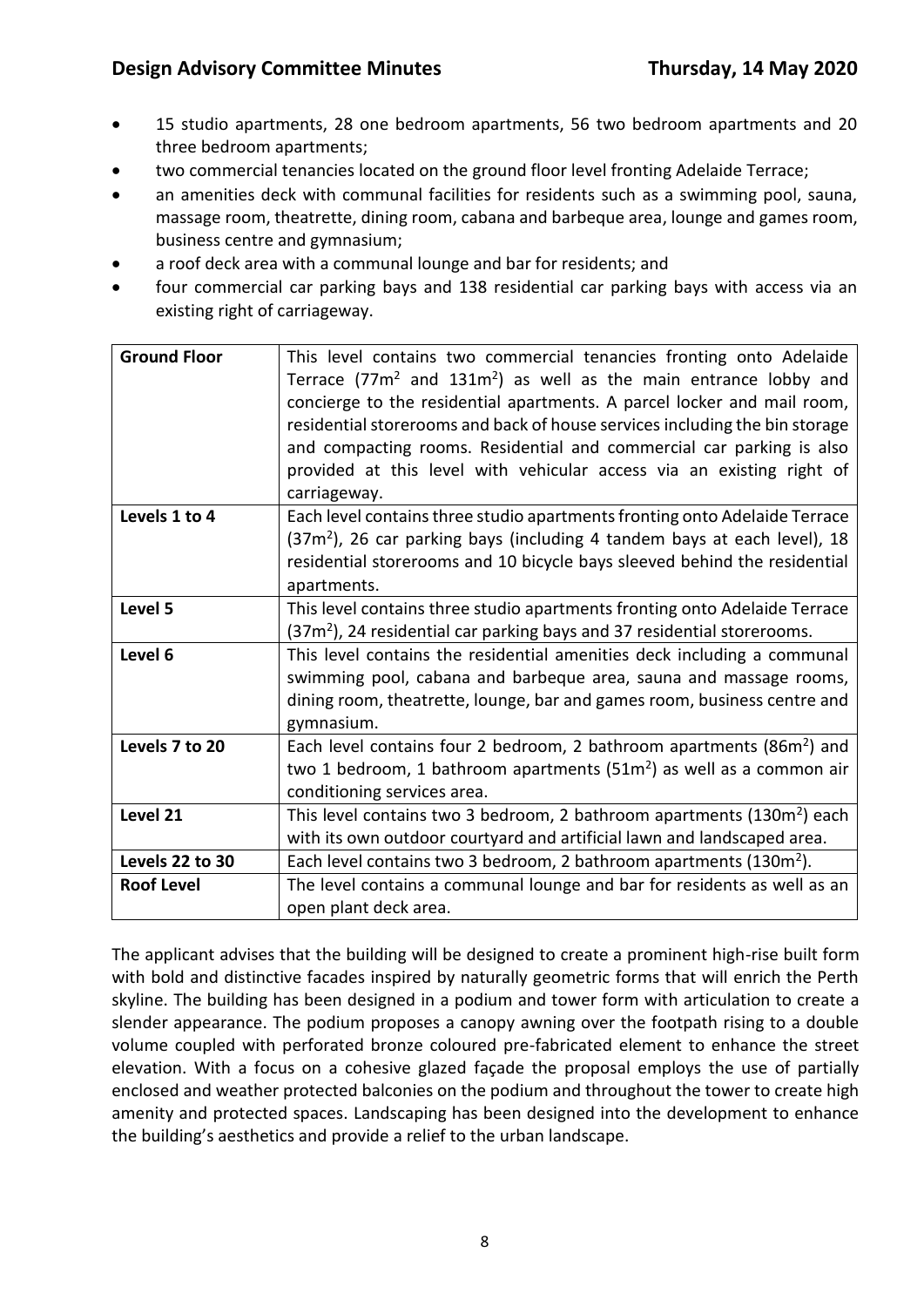# **Compliance with Planning Scheme**

### Land use

The subject site is located in the Office/Residential use area of the Adelaide Precinct 13 under CPS2. The Adelaide Precinct will be developed as a residential quarter accommodating a wide range of residential and visitor accommodation and employment opportunities serviced by activities which support these uses. The Precinct will also accommodate offices, functioning as a secondary, less intensive, general office district and contain a mixture of general commercial activities of a kind that will contribute to residential amenity.

The proposed use of the building as multiple dwellings 'Residential' is a preferred 'P' use in the Office/Residential Use Area of the Adelaide Precinct 13 under CPS2. The proposed ground floor commercial tenancies are proposed for either 'Office' and/or 'Dining' uses which are also preferred ('P') uses in this location as well as 'Retail (General)' which is a contemplated 'C' use and therefore can be considered.

## Development requirements

Development within the Adelaide Precinct is to be at an intensity markedly lower than the city centre. It will generally be characterised by medium scale development. Buildings will have a nil street setback and be of a low scale along the street frontage to provide a consistent and continuous urban edge. Additional building height will be set back from all lot boundaries. Buildings should be designed to a high standard and evoke a sense of prestige. This will be further enhanced by grand scale boulevard planting along Adelaide Terrace.

The proposal's compliance with the CPS2 development requirements is summarised below:

| <b>Development Standard</b> | Proposed                            | <b>Permitted/Required</b>      |
|-----------------------------|-------------------------------------|--------------------------------|
| <b>Maximum Plot Ratio:</b>  | 4.62:1(7,840m <sup>2</sup> )        | <b>Base Plot Ratio</b>         |
|                             | inclusive of a plot ratio           | $4:1(6,788m^2)$                |
|                             | transfer of 10.5% made              |                                |
|                             | up of $(434m2)$ from 76             | Maximum Bonus Plot Ratio       |
|                             | <b>Wittenoom Street, East</b>       | of 50% consisting of a         |
|                             | Perth and (278m <sup>2</sup> ) from | combination of any of the      |
|                             | 938 Hay Street, Perth;              | below:                         |
|                             | and bonus plot ratio 5%             | <b>Special Residential</b>     |
|                             | $(340m2)$ for the                   | Development (20% and 40%       |
|                             | provision of a specific             | for high quality hotel         |
|                             | public facility on private          | maximum)                       |
|                             | land                                | Heritage Conservation/Public   |
|                             |                                     | Facilities/Transfer Plot Ratio |
|                             |                                     | (20% maximum)                  |
|                             |                                     |                                |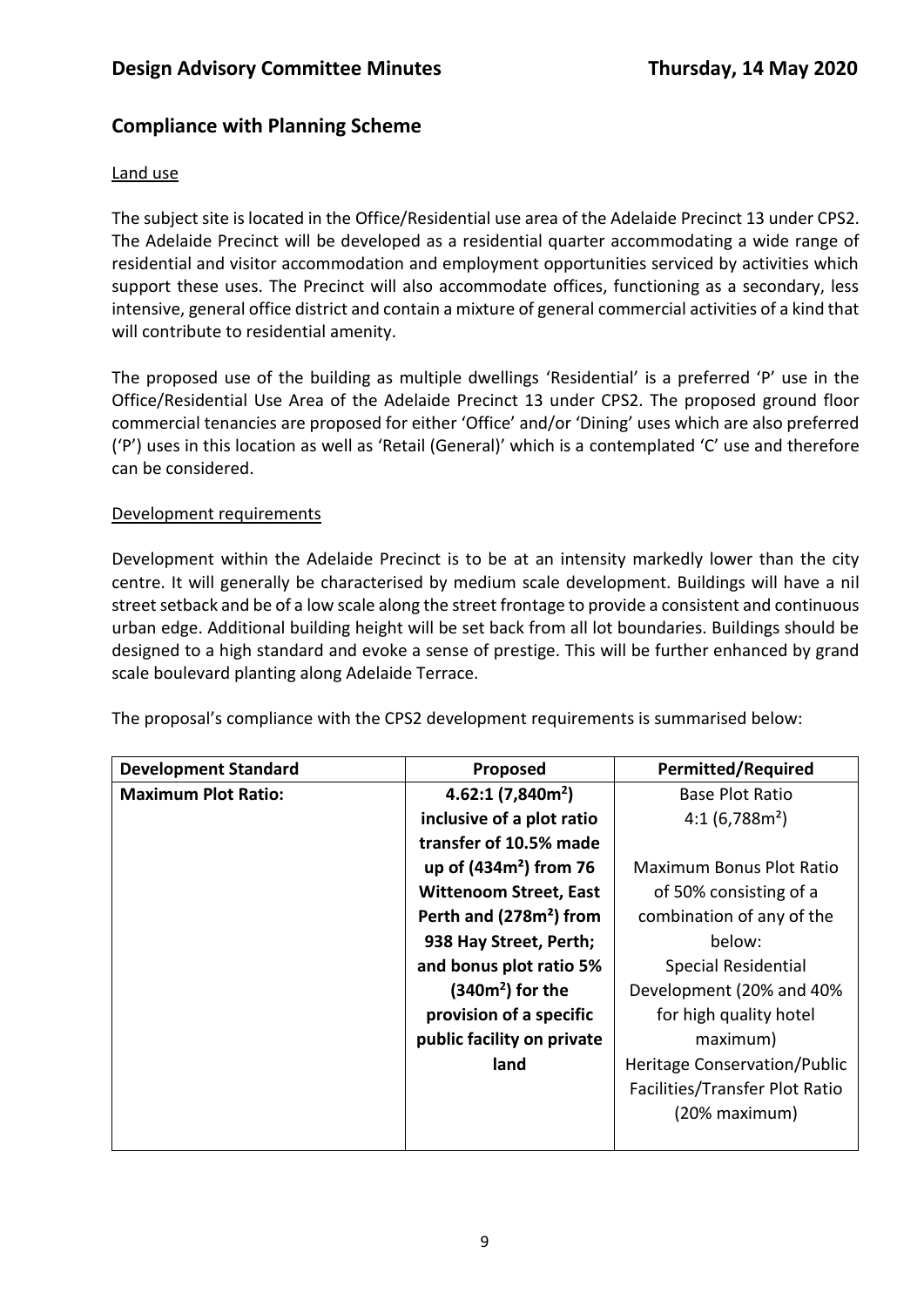| <b>Development Standard</b> | Proposed                   | <b>Permitted/Required</b>    |
|-----------------------------|----------------------------|------------------------------|
| <b>Building height:</b>     | 21.2 metres street         | Maximum street building      |
|                             | building height followed   | height of 21 metres with a 5 |
|                             | by a 10 metre setback up   | metre setback up to 65       |
|                             | to a total height of 101.4 | metres and a 10 metre        |
|                             | metres                     | setback above this with no   |
|                             |                            | prescribed maximum height    |
|                             |                            | limit                        |
|                             |                            |                              |
| Setbacks:                   |                            |                              |
| $Side - West$               |                            |                              |
| Lower building level        | Nil                        | Nil (no openings/balconies)  |
|                             |                            |                              |
| Upper building level        | 4 metres                   | 4 metres (up to 65 metres)   |
|                             | 4 metres (up to 66.75      | 8 metres (above 65 metres)   |
|                             | metres) and 8 metres       |                              |
|                             | above                      |                              |
| $Side - East$               |                            |                              |
| Lower building level        | Nil                        | Nil (no openings/balconies)  |
|                             | 2.47 metres                | 4 metres (up to 65 metres)   |
| Upper building level        |                            |                              |
|                             | 2.47 metres (up to 66.75   | 8 metres (above 65 metres)   |
|                             | metres), 5.9 metres        |                              |
|                             | above                      |                              |
| Rear                        |                            |                              |
| Lower building level        | Nil                        | Nil (no openings/balconies)  |
|                             |                            |                              |
| Upper building level        | 12 metres                  | 4 metres (up to 65 metres)   |
|                             | 12 metres                  | 8 metres (above 65 metres)   |
| <b>Car Parking:</b>         |                            |                              |
|                             |                            |                              |
|                             | 3 bays plus one universal  |                              |
| <b>Commercial Tenant</b>    | access bay                 | 25 bays (maximum)            |
|                             |                            |                              |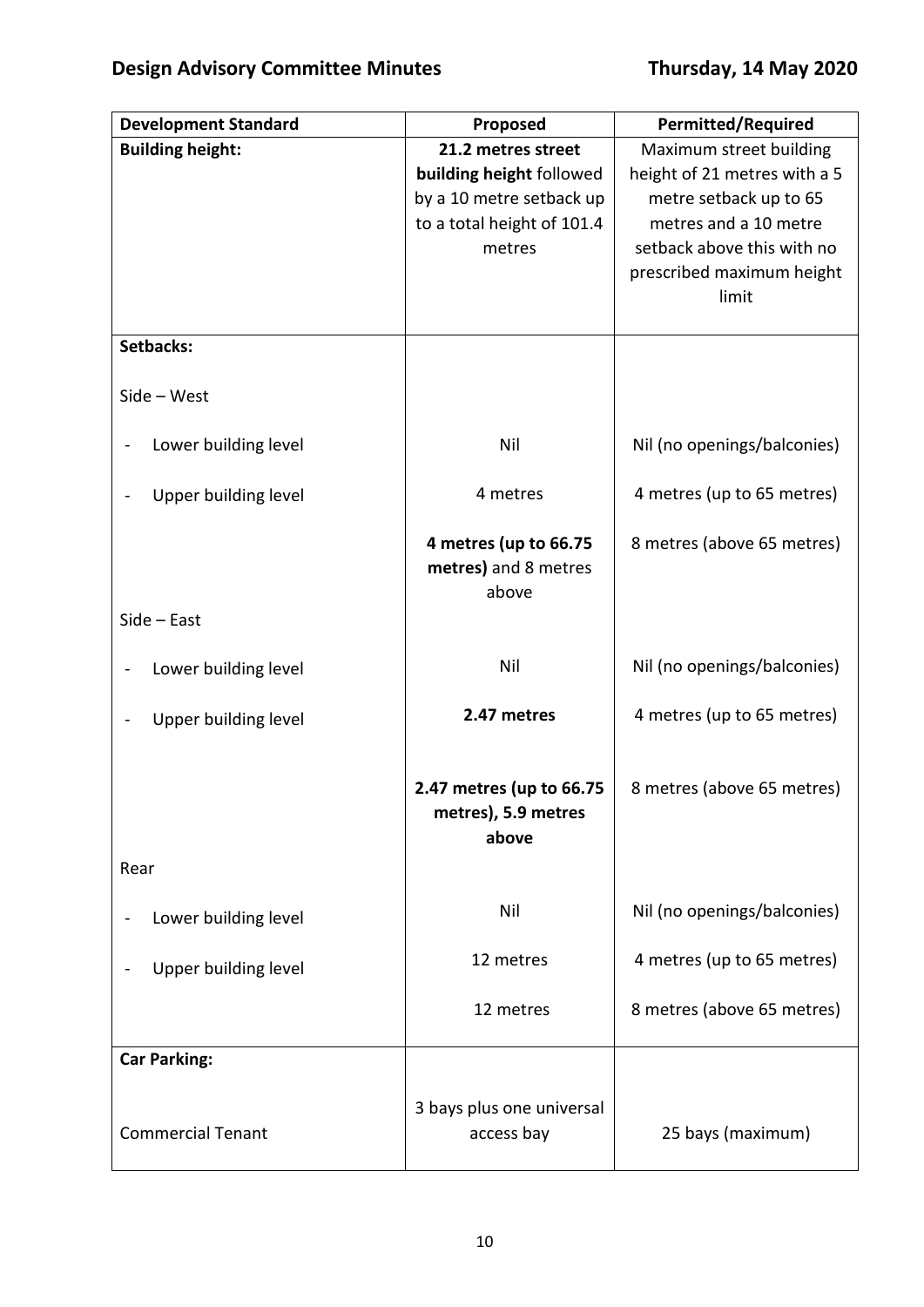| <b>Development Standard</b> | Proposed | <b>Permitted/Required</b>                |
|-----------------------------|----------|------------------------------------------|
| Residential                 | 138 bays | 119 bays (minimum)<br>238 bays (maximum) |
| <b>Bicycle Parking:</b>     |          |                                          |
| Commercial                  | 2 bays   | 1 bay                                    |
| Residential                 | 51 bays  | 40 bays                                  |

### Transfer Plot Ratio

The application proposes a transfer of plot ratio of 10.5% or 732 $m<sup>2</sup>$  of plot ratio floor area, with 434m<sup>2</sup> from 76 (Lot 5) Wittenoom Street, East Perth and 278m<sup>2</sup> from 938 (Lots 4-10) Hay Street, Perth, which are both listed as donor sites on the City's Register 2 - Transferred Plot Ratio under City Planning Scheme No. 2 (CPS2).

### Bonus Plot Ratio

In accordance with the provisions of CPS2, the site is eligible for 50% maximum bonus plot ratio which may be comprised of:

- Public Facilities and Heritage: Maximum 20% bonus (includes public spaces, pedestrian links, provision of specific facilities on private land and conservation of heritage places);
- Residential Use: Maximum 20% bonus; and
- Special Residential Use: Maximum 40% bonus (20% for a special residential use or 40% for high a quality hotel use).

The application is seeking the award of 5% bonus plot ratio or 340m<sup>2</sup> of plot ratio floor area for the provision of a specific public facility on private land. The bonus is for the widening of the existing right of carriageway to improve the safety and access potential for waste collection and servicing arrangements for this development as well as for use by the adjoining properties. This is based on the application complying with the requirements specified under clause 28 of CPS2 and the City's Bonus Plot Ratio Policy 4.5.1 as outlined by the applicant below:

*"The proposed specific facility is the widening of the right of carriageway. The widening ranges from 1.783 metres in width at the Adelaide Terrace crossover to 1.807 metres towards the rear. The area*  of the widening is approximately 100m<sup>2</sup>. The widening of the right of carriageway will enable the *effective servicing and waste collection for the three other properties (234 and 236 Adelaide Terrace and 369 Hay Street) that currently use the right of carriageway plus the proposed development site. The policy provides for facilities such as public loading docks and we consider that the widening of the right of carriageway to service the lots is a similar facility.*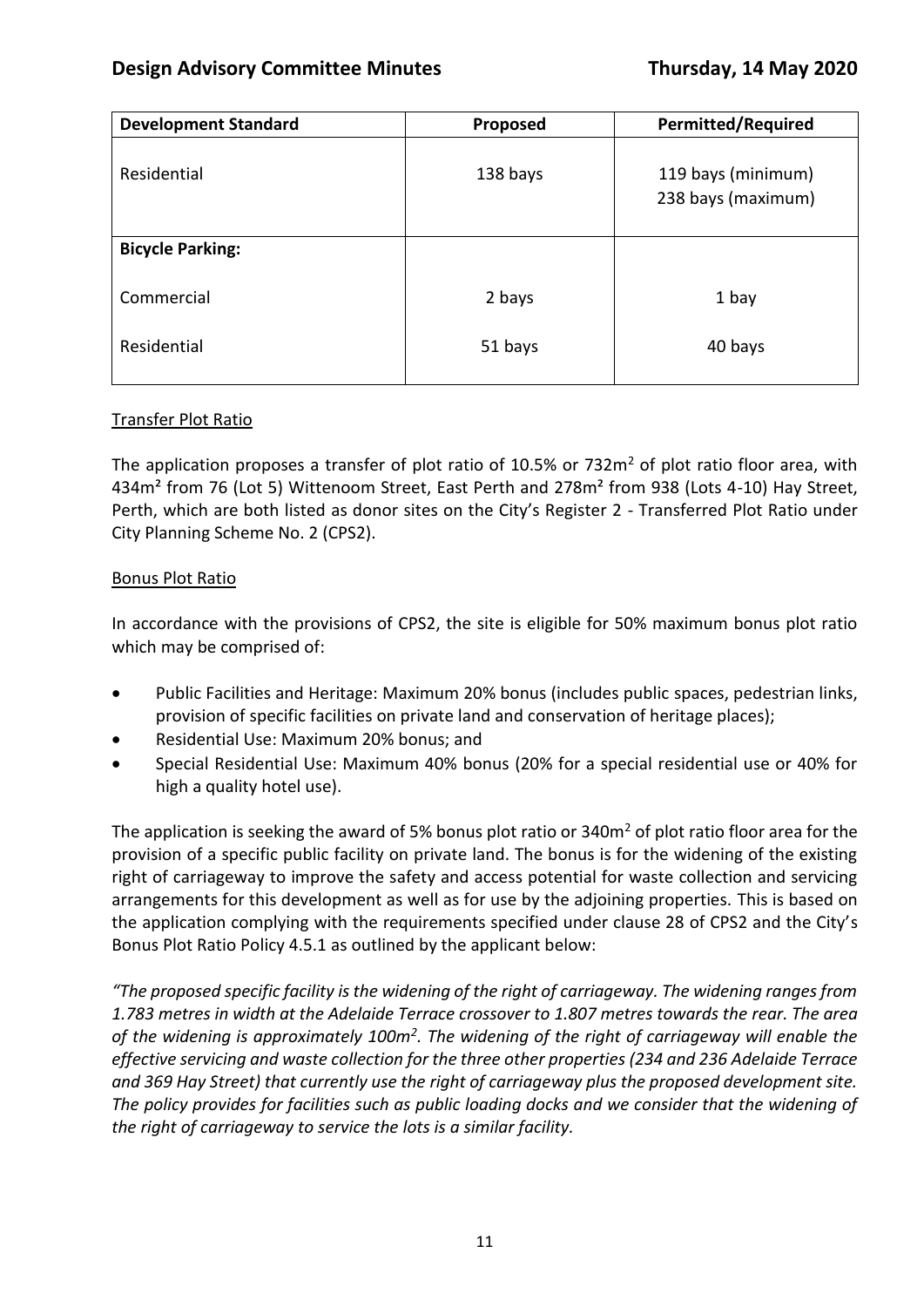*The landowner will provide a right of carriageway (limited in height) over the right of carriageway extension to enable the other lots to use the area.*

*The benefits from the right of way (ROW) widening include:*

- *Providing a 6 metre wide access (used by four different lots) will allow for safe two way access along almost the entire 56 metre length as well as allowing the City's preferred waste truck to collect from 240 Adelaide Terrace;*
- *The widened access will provide for the City's preferred waste truck to collect waste from 236 Adelaide Terrace. The lot is only 12 metres wide and has a right to use the private ROW. The ability to access the lot from the ROW for waste collection has the potential to allow current waste collection to occur at the rear of the site with minor modifications and equally allow any future re-development of the site the potential to retain a fully activated frontage to Adelaide Terrace. Current arrangements require internal management of vehicles that prohibits their exit from 6.30am to 6pm.*
- *The widened access would allow for safer vehicle access to and from the rear of 228 Adelaide Terrace. This lot has a right to use the private ROW. The City's waste trucks would potentially be able to drive into the rear of 228 Adelaide Terrace from Adelaide Terrace, collect waste then exit onto Hill Street, all in a forward gear.*
- *The widened ROW would allow for safer vehicle access to and from the rear of 369 Hay Street (Royale Apartments, Lot 889 369 Hay Street). There is also the potential for the strata company and the City to explore potential alternative waste collection opportunities.*
- *The access and the potential link through to Hill Street is an opportunity that the City can explore upon redevelopment of 228 Adelaide Terrace, which could have potential benefits to properties along Hay Street.*

### *Essential Criteria*

*The facility meets a public need that is appropriate and desirable for the immediate locality as it will resolve safety issues currently experienced within the right of carriageway for the benefit of the other three landowners and service providers.* 

*The extension of the right of carriageway is appropriately located within the development and meets the identified public need for servicing of the adjoining three properties.* 

### *Performance Requirements*

*There is a public need for the widening of the right of carriageway in the location proposed as advised by the service providers.* 

*The width of the extension to the right of carriageway is appropriate to its function and surrounding land uses, providing a safe means of servicing the other three properties.*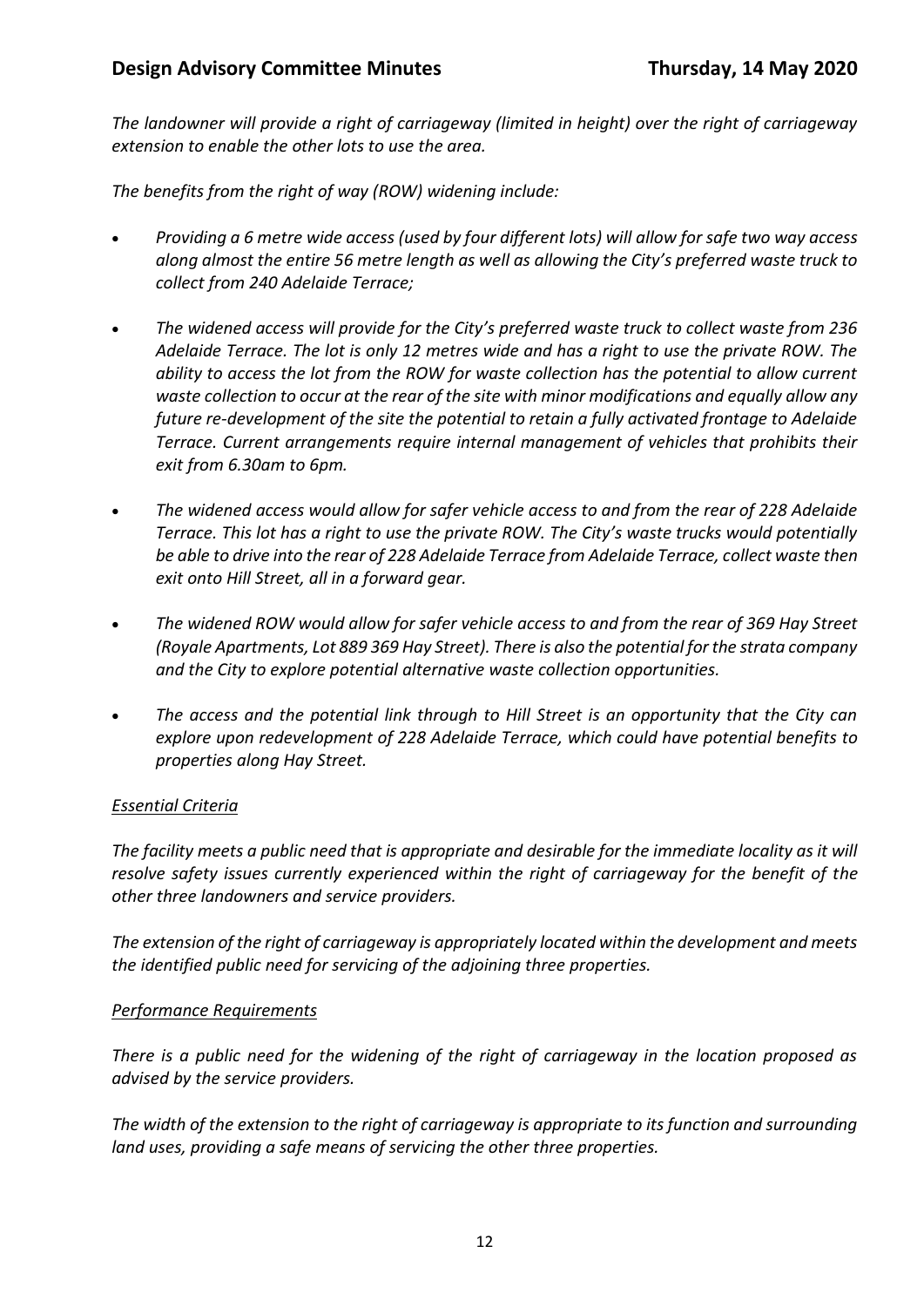*As identified above, a right of carriageway (limited in height) over the right of carriageway extension will be provided to enable the other lots to use the area.* 

*The right of carriageway can be used at all times."*

### State Planning Policy 7.0 - Design of the Built Environment

State Planning Policy 7.0 - Design of the Built Environment addresses design quality and built form outcomes seeking to deliver the broad economic, environmental, social and cultural benefits that derive from good design outcomes. It sets out the objectives, measures, principles and processes which apply to the design and assessment of built environment proposals through the planning system.

The applicant has provided their response to the design principles of the Policy, which is summarised below:

| <b>Design Principle</b>                                                                                                                                         | <b>Comments</b>                                                                                                                                                                                                                                                                                                                                                                                                                                                                                                                                                                                                                                                                                                                                                                                                                                                                                                                                                                                                                                                          |
|-----------------------------------------------------------------------------------------------------------------------------------------------------------------|--------------------------------------------------------------------------------------------------------------------------------------------------------------------------------------------------------------------------------------------------------------------------------------------------------------------------------------------------------------------------------------------------------------------------------------------------------------------------------------------------------------------------------------------------------------------------------------------------------------------------------------------------------------------------------------------------------------------------------------------------------------------------------------------------------------------------------------------------------------------------------------------------------------------------------------------------------------------------------------------------------------------------------------------------------------------------|
| 1. Context and character<br>Good design responds to<br>and enhances the<br>distinctive characteristics of<br>a local area, contributing to<br>a sense of place. | The built form positively responds to the podium and tower<br>$\bullet$<br>approach contained in the planning framework.<br>The podium responds to the lower height commercial buildings<br>$\bullet$<br>along Adelaide Terrace adjoining the site with the tower<br>setback from boundaries to minimise any impact from building<br>bulk while also providing natural light and ventilation to the<br>proposed dwellings.<br>The proposed development meets the Statement of Intent for<br>the Precinct by providing a residential development with<br>commercial ground level uses.<br>The vehicle access is shared through the common right of<br>$\bullet$<br>carriageway minimising any impact to the Adelaide Terrace<br>pedestrian environment.<br>The dwellings are setback from the rear boundary providing a<br>$\bullet$<br>high level of separation to the dwellings on the property<br>fronting Hay Street.<br>The density of the development provided is entirely<br>appropriate for the site and seeks to maximise the number of<br>inner-city residents. |
| 2. Landscape quality<br>Good design recognises                                                                                                                  | The built form occupies the majority of the site and therefore<br>$\bullet$<br>landscaping is largely limited to the podium residential<br>amenities.                                                                                                                                                                                                                                                                                                                                                                                                                                                                                                                                                                                                                                                                                                                                                                                                                                                                                                                    |
| that together landscape<br>and buildings operate as an<br>integrated and sustainable                                                                            | The development includes landscaping adjacent to the right of<br>$\bullet$<br>carriageway at ground level that softens the elevation and<br>which extends into the lobby area.                                                                                                                                                                                                                                                                                                                                                                                                                                                                                                                                                                                                                                                                                                                                                                                                                                                                                           |
| system, within a broader<br>ecological context.                                                                                                                 | The lobby includes green walls to improve the amenity of the<br>$\bullet$<br>ground floor Adelaide Terrace building entrance and residential<br>lobby.                                                                                                                                                                                                                                                                                                                                                                                                                                                                                                                                                                                                                                                                                                                                                                                                                                                                                                                   |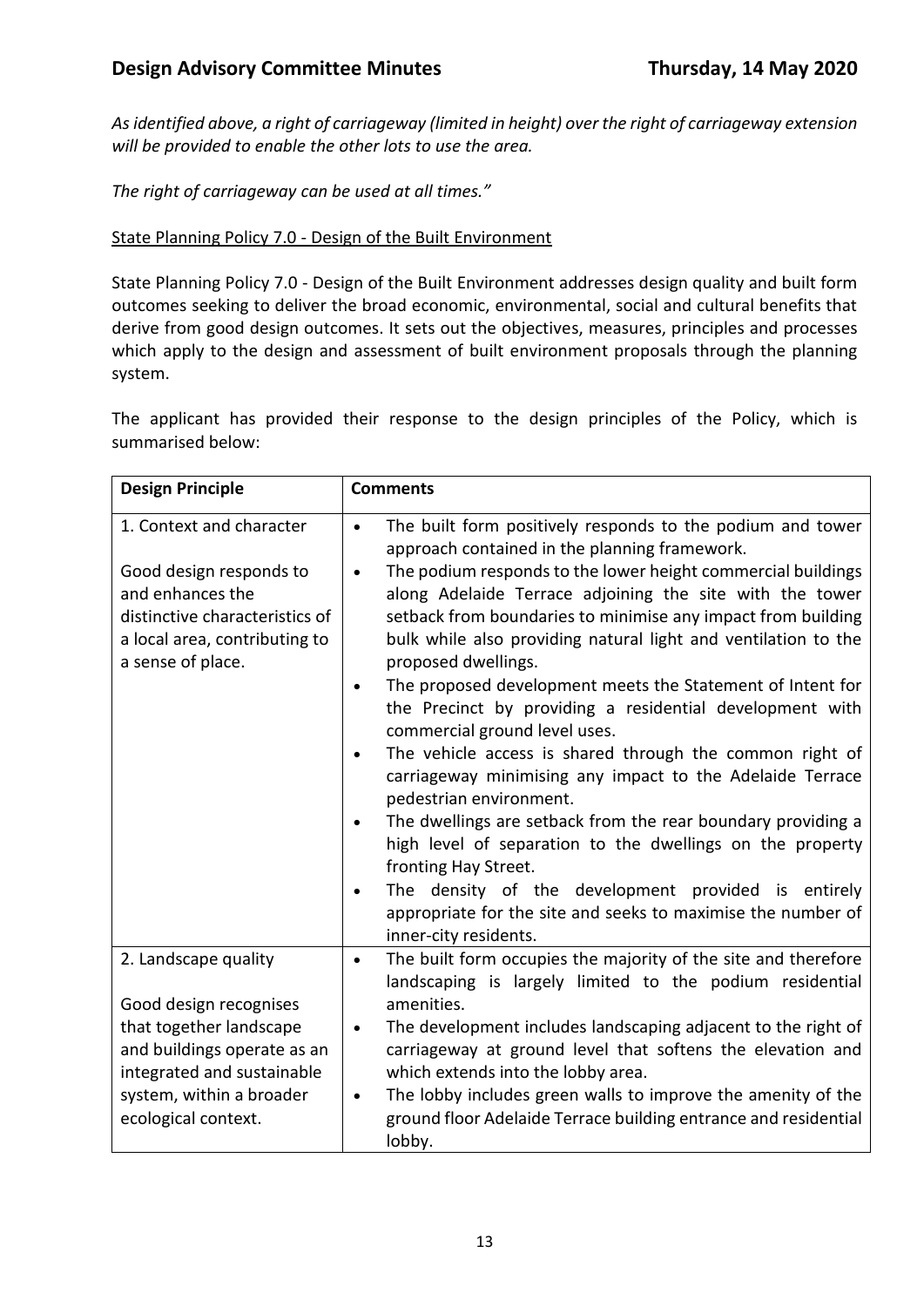| <b>Design Principle</b>                                                                                                                                                                                                              | <b>Comments</b>                                                                                                                                                                                                                                                                                                                                                                                                                                                                                                                                                                                                                                                                                                                                                                  |  |
|--------------------------------------------------------------------------------------------------------------------------------------------------------------------------------------------------------------------------------------|----------------------------------------------------------------------------------------------------------------------------------------------------------------------------------------------------------------------------------------------------------------------------------------------------------------------------------------------------------------------------------------------------------------------------------------------------------------------------------------------------------------------------------------------------------------------------------------------------------------------------------------------------------------------------------------------------------------------------------------------------------------------------------|--|
| 3. Built form and scale                                                                                                                                                                                                              | The landscape intent is to provide planting on structure on the<br>$\bullet$<br>podium to provide an amenity for the residents.<br>The landscaping includes planters to the edge of the podium to<br>$\bullet$<br>soften the built form.<br>The entire podium is allocated to residential amenities which<br>$\bullet$<br>provides areas to the north and south of the tower above. This<br>provides flexibility to use the space depending on sunlight and<br>wind conditions.<br>The development responds to the Adelaide Terrace street<br>$\bullet$                                                                                                                                                                                                                          |  |
| Good design ensures that<br>the massing and height of<br>development is appropriate<br>to its setting and<br>successfully negotiates<br>between existing built form<br>and the intended future<br>character of the local area.       | frontage through commercial tenancies and a generous<br>residential lobby.<br>The development is of a scale that is consistent with the built<br>$\bullet$<br>form established for the Precinct.<br>The provision of services and plant has been located behind the<br>$\bullet$<br>frontage<br>Adelaide Terrace<br>maximising the<br>pedestrian<br>experience.<br>The generous side and rear setbacks above podium will ensure<br>$\bullet$<br>views through the site and along Adelaide Terrace.<br>The podium height responds to the planning framework and<br>$\bullet$<br>the adjoining commercial buildings.<br>The sleeving of the residential dwellings in the podium to the<br>$\bullet$<br>Adelaide Terrace frontage will ensure activity and passive<br>surveillance. |  |
| 4. Functionality and build<br>quality<br>Good design meets the<br>needs of users efficiently<br>and effectively, balancing<br>functional requirements to<br>perform well and deliver<br>optimum benefit over the<br>full life-cycle. | The design is functional to both the intent of the Precinct and<br>$\bullet$<br>the design of the dwellings.<br>The dwellings are provided with a high level of amenity through<br>$\bullet$<br>the design, orientation and access to amenities.<br>The dwellings, where possible, are orientated to maximise<br>$\bullet$<br>views and daylight.<br>Efficient and functional tower floorplate.<br>Services have been appropriately considered through plant<br>$\bullet$<br>location and a common AC Services Area reducing any impact<br>to the dwellings.                                                                                                                                                                                                                     |  |
| 5. Sustainability<br>Good design optimises the<br>sustainability of the built<br>environment, delivering<br>positive environmental,<br>social and economic<br>outcomes                                                               | The site is located on Adelaide Terrace which is a major public<br>$\bullet$<br>transport route.<br>The site has good access to public open space along the<br>$\bullet$<br>foreshore.<br>The site has good access to services and amenities.<br>$\bullet$<br>The dwellings have been designed with good solar access and<br>$\bullet$<br>natural ventilation reducing reliance on technology. With the<br>exception of the street front podium studios and the middle<br>units in the tower, all other dwellings are located on a corner<br>with cross ventilation and access to natural light.<br>The tower facade responds to orientation and views.                                                                                                                          |  |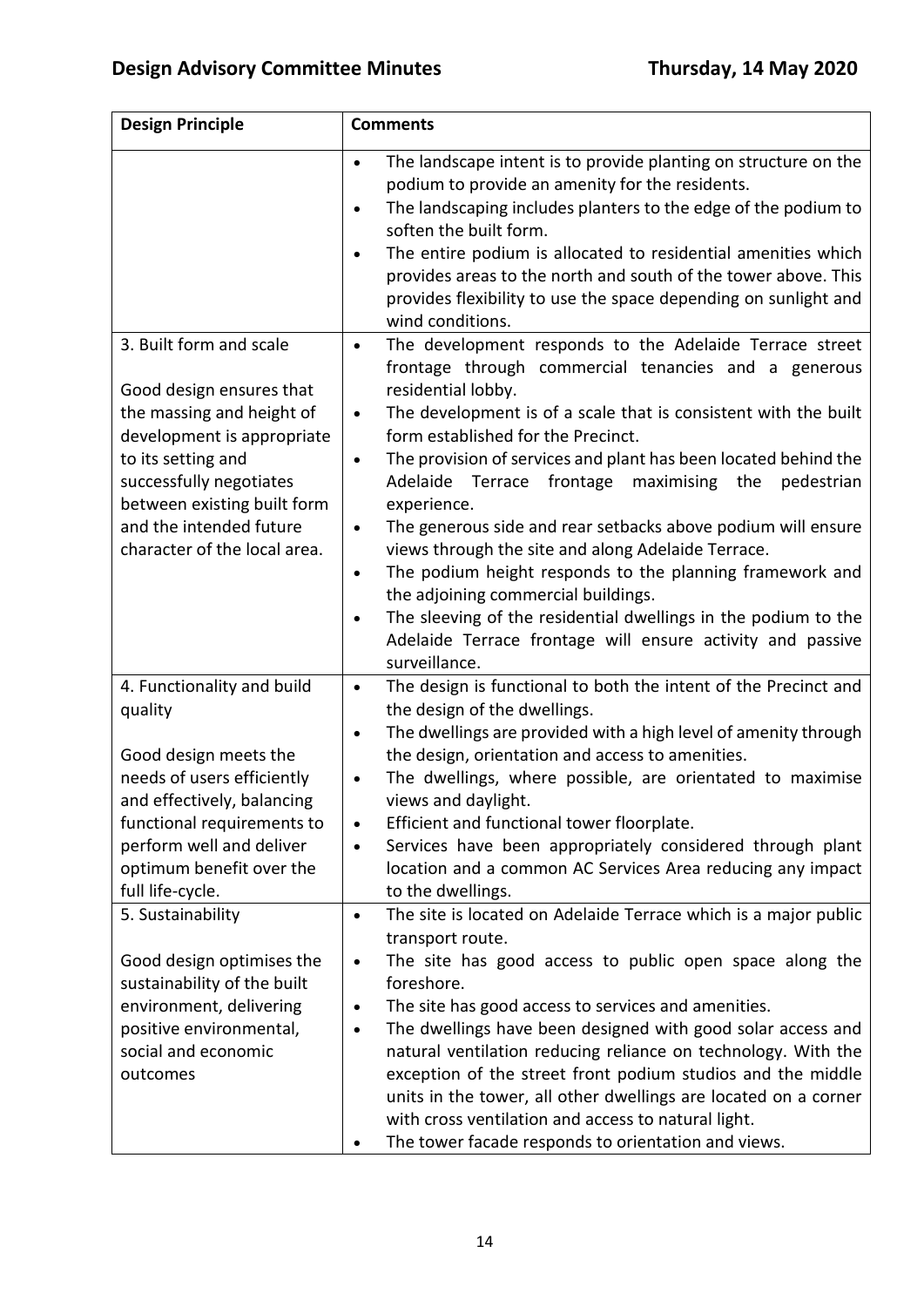| <b>Design Principle</b>                                                                                                                                                                                                                                                                | <b>Comments</b>                                                                                                                                                                                                                                                                                                                                                                                                                                                                                                                                                 |
|----------------------------------------------------------------------------------------------------------------------------------------------------------------------------------------------------------------------------------------------------------------------------------------|-----------------------------------------------------------------------------------------------------------------------------------------------------------------------------------------------------------------------------------------------------------------------------------------------------------------------------------------------------------------------------------------------------------------------------------------------------------------------------------------------------------------------------------------------------------------|
|                                                                                                                                                                                                                                                                                        | A podium roof terrace is provided that enables year round use<br>$\bullet$<br>by having both a north and south facing amenity area.<br>Naturally ventilated corridors for the Tower.<br>$\bullet$<br>Access to natural light for the lift lobby.<br>$\bullet$<br>Careful consideration of location of services.                                                                                                                                                                                                                                                 |
| 6. Amenity<br>Good design provides<br>successful places that offer<br>a variety of uses and<br>activities while optimising<br>internal and external<br>amenity for occupants,<br>visitors and neighbours,<br>providing environments<br>that are comfortable,<br>productive and healthy | The dwellings are provided with a high level of amenity through<br>$\bullet$<br>their size, access to light and good levels of cross ventilation.<br>The dwellings are provided with balconies that have access to<br>$\bullet$<br>light and ventilation.<br>The communal areas include solar access and are of sufficient<br>$\bullet$<br>size to cater for the needs of the residents.<br>Located to take into account access to daylight, mitigated<br>$\bullet$<br>against wind and weather.<br>Range of podium garden terraces and amenities.<br>$\bullet$ |
| 7. Legibility<br>Good design results in<br>buildings and places that<br>are legible, with clear<br>connections and easily<br>identifiable elements to<br>help people find their way<br>around                                                                                          | The development provides a clear understanding of the various<br>$\bullet$<br>land uses.<br>The scale of the built form is consistent with the vision for the<br>area.<br>The entrances to the various land uses are clearly defined.<br>$\bullet$<br>The development provides an improved pedestrian amenity to<br>$\bullet$<br>Adelaide Terrace.                                                                                                                                                                                                              |
| 8. Safety<br>Good design optimises<br>safety and security,<br>minimising the risk of<br>personal harm and<br>supporting safe behaviour<br>and use.                                                                                                                                     | The development provides a mix of uses providing activity and<br>$\bullet$<br>passive surveillance 24 hours a day.<br>The development separates the public pedestrian domain from<br>cars and deliveries through the use of the existing right of<br>carriageway.<br>The ground and podium levels are sleeved with uses that will<br>$\bullet$<br>provide passive surveillance to Adelaide Terrace.                                                                                                                                                             |
| 9. Community<br>Good design responds to<br>local community needs as<br>well as the wider social<br>context, providing<br>environments that support<br>a diverse range of people<br>and facilitate social<br>interaction.                                                               | The development provides additional residents within Perth.<br>$\bullet$<br>The additional residents will support the local services while<br>$\bullet$<br>also providing activity after normal business hours.<br>The development includes a range of dwellings types from<br>$\bullet$<br>studio apartments to 3-bedroom apartments. This provides for<br>a range of household sizes and also price point.                                                                                                                                                    |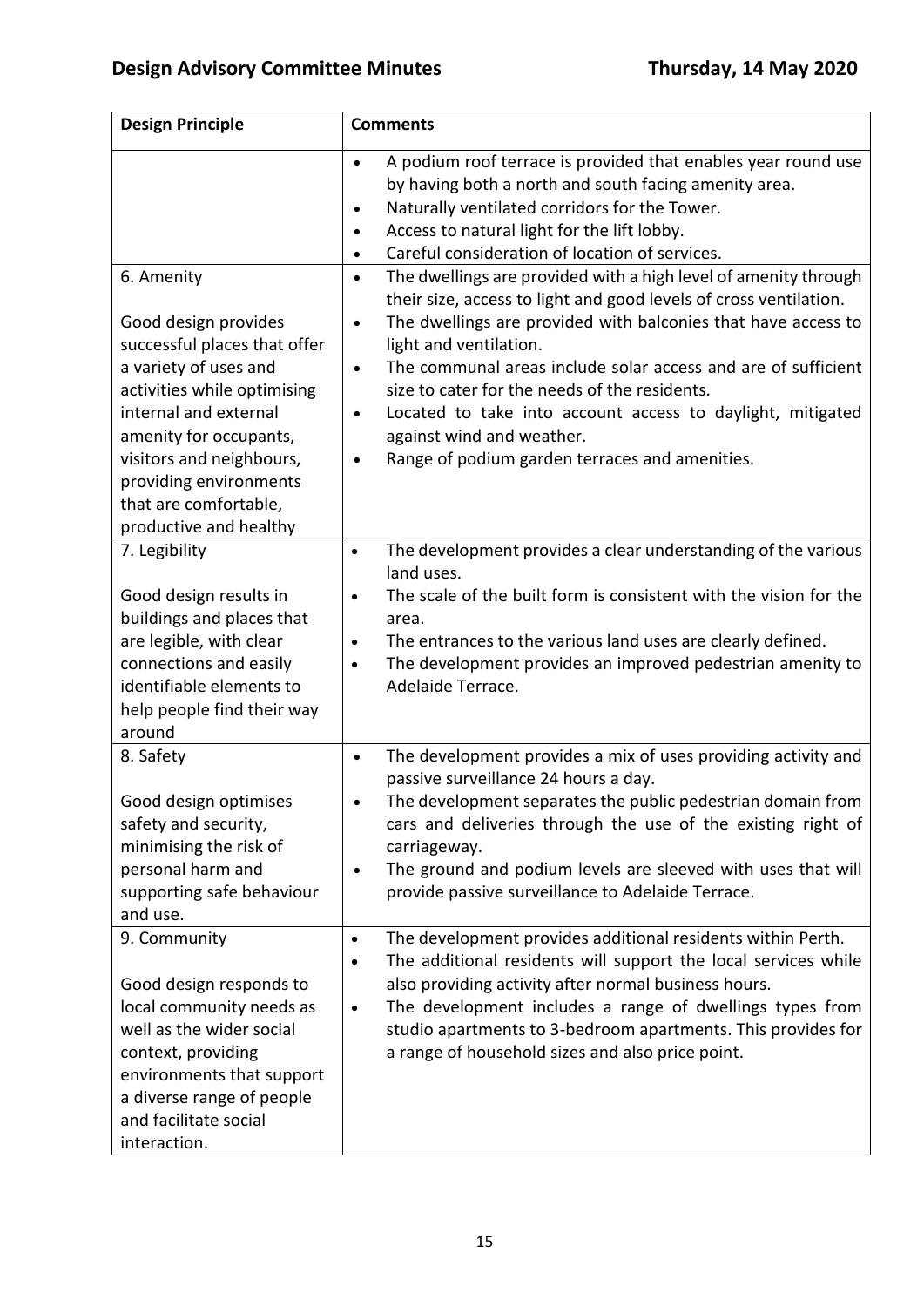| 10. Aesthetics                                                                                                                                                        | $\bullet$              | The built form positively responds to the podium and tower<br>approach contained in the planning framework.                                                                                                                                                                                                                                                                                                                                                                                               |
|-----------------------------------------------------------------------------------------------------------------------------------------------------------------------|------------------------|-----------------------------------------------------------------------------------------------------------------------------------------------------------------------------------------------------------------------------------------------------------------------------------------------------------------------------------------------------------------------------------------------------------------------------------------------------------------------------------------------------------|
| Good design is the product<br>of a skilled, judicious design<br>process that results in<br>attractive and inviting<br>buildings and places that<br>engage the senses. | $\bullet$<br>$\bullet$ | The podium provides an articulated design that appropriately<br>balances variety and consistency and breaks down the building<br>bulk.<br>High standard of materials and an appropriate level of<br>consistency and variety in the podium.<br>Prefabricated feature honeycomb element complimented with<br>precast bas relief on podium wall delivers a striking elevation.<br>The articulated building façade and tower breakups create and<br>interesting response for the development when viewed from |
|                                                                                                                                                                       |                        | the street, R.O.C. and surrounding properties.                                                                                                                                                                                                                                                                                                                                                                                                                                                            |

## **Comments**

The City raised two design issues with the applicant which was identified as areas of some concern and the applicant indicated that these will be further considered and options to address the concerns prepared for consideration by the DAC. The two concerns raised were:

- 1. that more than a third of the mature street tree adjacent to the site overhangs the property boundary on Adelaide Terrace, which will have to be pruned/removed to accommodate the nil setback to the podium and that this would not supported; and
- 2. the design of some partially enclosed balconies to the studio units in the podium are deeper than wide and have only a small portion of glazing. They are likely to be used as a room rather than as a balcony and would therefore, not be considered to be excluded from plot ratio as they do not meet the definition or intent of a balcony under the City Planning Scheme.

### Conclusion

The Design Advisory Committee is requested to comment on the design and bonus plot ratio aspects of the development detailed in the following recommendation section of this report.

A verbal presentation will be given to the Committee in regard to this application.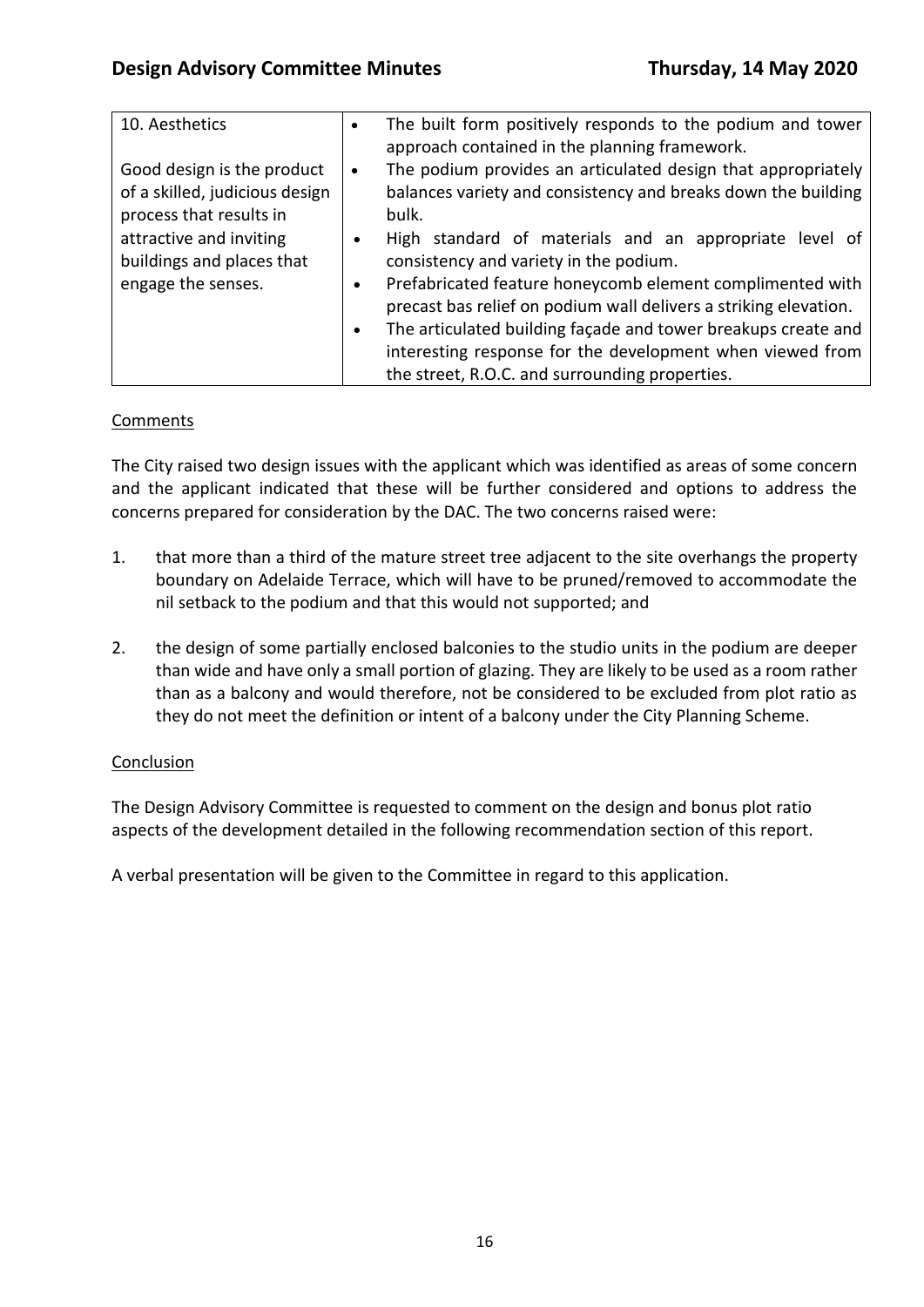## **Committee Recommendation**

**Moved:** Mr Melsom **Seconded:** Mr Howe

That the Design Advisory Committee, having considered the revised design and the awarding of bonus plot ratio for the proposed construction of a 32-level mixed-use development comprising of 119 multiple dwellings, with two commercial tenancies on the ground floor and 142 car parking bays at 240 (Lot 101) Adelaide Terrace, Perth:

- 1. supports the awarding of 6.3% bonus plot ratio for widening the existing right of carriageway (the provision of a specific public facility provided on private land) in compliance with the City's Bonus Plot Ratio Policy 4.5.1, noting that this will be enabling infrastructure for the redevelopment of the adjacent sites in addition to improving access and servicing for the existing development that will have rights of access over the designated portion of the site;
- 2. supports the general design of the development, including the residential apartment layouts, but considers further design improvements could be achieved by:
	- 2.1 improving the presentation of the podium levels to the street, particularly the ground level interface with the street, through the use of high quality and durable materials; providing canopies for pedestrian shelter and the incorporation of lighting elements and further articulation of the front facade;
	- 2.2 increasing the ground level floor-to-floor height to provide more generous and welcoming commercial spaces and residential lobby;
	- 2.3 providing additional detail, including sections, to ensure that the 'honeycomb' façade elements are appropriately articulated;
	- 2.4 investigating the possibility of incorporating lighting into the 'honeycomb' feature on the tower facades to highlight this design element at night as well as during the day;
	- 2.5 reducing the width of the upper-most 'eyebrow' element so that it is harmonious with the other facade features;
	- 2.6 enhancing the quality of the right of carriageway by improving the building interface with the laneway, including a more meaningful link from the ground floor landscape space into the lane way; through material change to create a pedestrian corridor beneath the awning; and ensuring the awning height is sufficient to provide clearance for commercial/service vehicles using the right of carriageway; and
	- 2.7 incorporating artistic elements into the screening to the car park to enhance the amenity of the right of carriageway and to prevent parked cars from being viewed from the street and adjoining properties.
- 3. accepts the variations to the maximum street building height and side setback requirements of the City Planning Scheme No. 2 and Building Heights and Setbacks Policy (4.4) noting that the design satisfies the principles of the current Policy; and